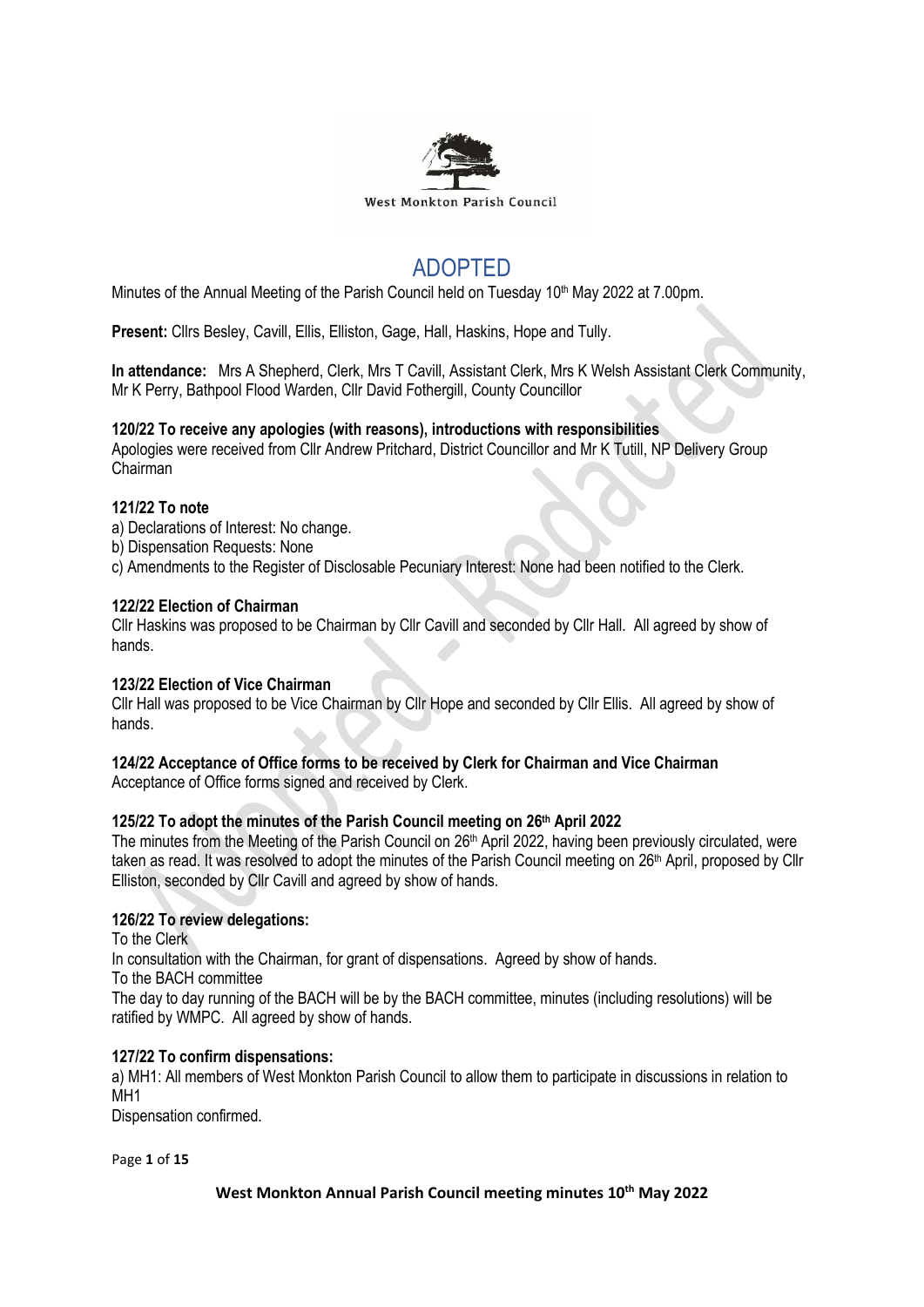b) MH2: All members of West Monkton Parish Council to allow them to participate in discussions in relation to MH2.

Dispensation confirmed

# **128/22 To review terms of reference for Committees and Working Party Groups:**

a) Planning Committee: that in accordance with previous practice and to ensure that a quorum is achieved, all Councillors shall be members of the Planning Committee.

It was agreed that, in accordance with current practice and to ensure that a quorum is achieved, all Councillors shall be members of the Planning Committee. All agreed by show of hands.

b) Audit Working Party Group: review / confirm members of the Audit Working Party Group.

It was agreed that the existing members of the Audit Working Party; Cllrs Haskins, Hall, Gage and Tully would remain. All agreed by show of hands

## **129/22 To review and adopt:**

a) Current Standing Orders and Financial Orders, as available on West Monkton website It was proposed by Cllr Besley, seconded by Cllr Elliston and all agreed by show of hands to adopt the existing Standing Orders and Financial Orders.

## b)LGA Model Councillor Code of Conduct

The proposed LGA Model Councillor Code of Conduct was circulated in advance of the meeting. It was proposed by Cllr Tully, seconded by Cllr Hall and all agreed by show of hands that the Code of Conduct is adopted by West Monkton Parish Council.

c)To record by Minute of Council that the conditions of the General Power of Competence are satisfied and that email service of agendas is acceptable.

It was agreed that the Parish Council satisfies the conditions of the General Power of Competence and that email service of the agenda continues to be acceptable. Proposed by Cllr Hope, seconded by Cllr Cavill and all agreed by show of hands.

## **130/22 To review/confirm representatives on external bodies: with reporting back to Parish Council**

a) The Village Hall Management Committee: Cllr Tully confirmed that he was happy to continue in this role, he is also a Trustee.

b) The Spital Trust: Cllr Ellis confirmed that she is happy to continue in this role.

# **131/22 To discuss Councillor roles and responsibilities and agree:**

Member responsible for Footpaths: Cllr Gage happy to continue.

Member responsible for BACH and BACH Chairman: Cllr Gage happy to continue.

Member responsible for Allotments: Cllr Haskins happy to continue with support from the Clerk

Member responsible for Highways, Cllr Besley happy to continue.

Member responsible for Water Resilience, Cllr Hall and Cavill happy to continue.

Member responsible for Public Open Spaces/ Children's Play Areas and Recreation: Cllr Hope happy to continue.

Member responsible for Safe Routes to School: Cllr Tully happy to continue.

Member responsible for Community Liaison /Transportation; Cllr Elliston happy to continue.

Member responsible for Local Government Re-organisation: Cllr Cavill happy to continue.

# **132/22 To note that the Register of Assets is up to date and is due for review in October 2022.**

Noted, and Register is up to date and on the website.

## **133/22 To confirm that the Council is insured with BHIB Limited and the policy will be renewed in June 2022 (2nd year of 3 year term).**

The policy was noted and confirmed. Assistant Clerk confirmed that the Mower insurance is due for renewal in August 2022.

Page **2** of **15**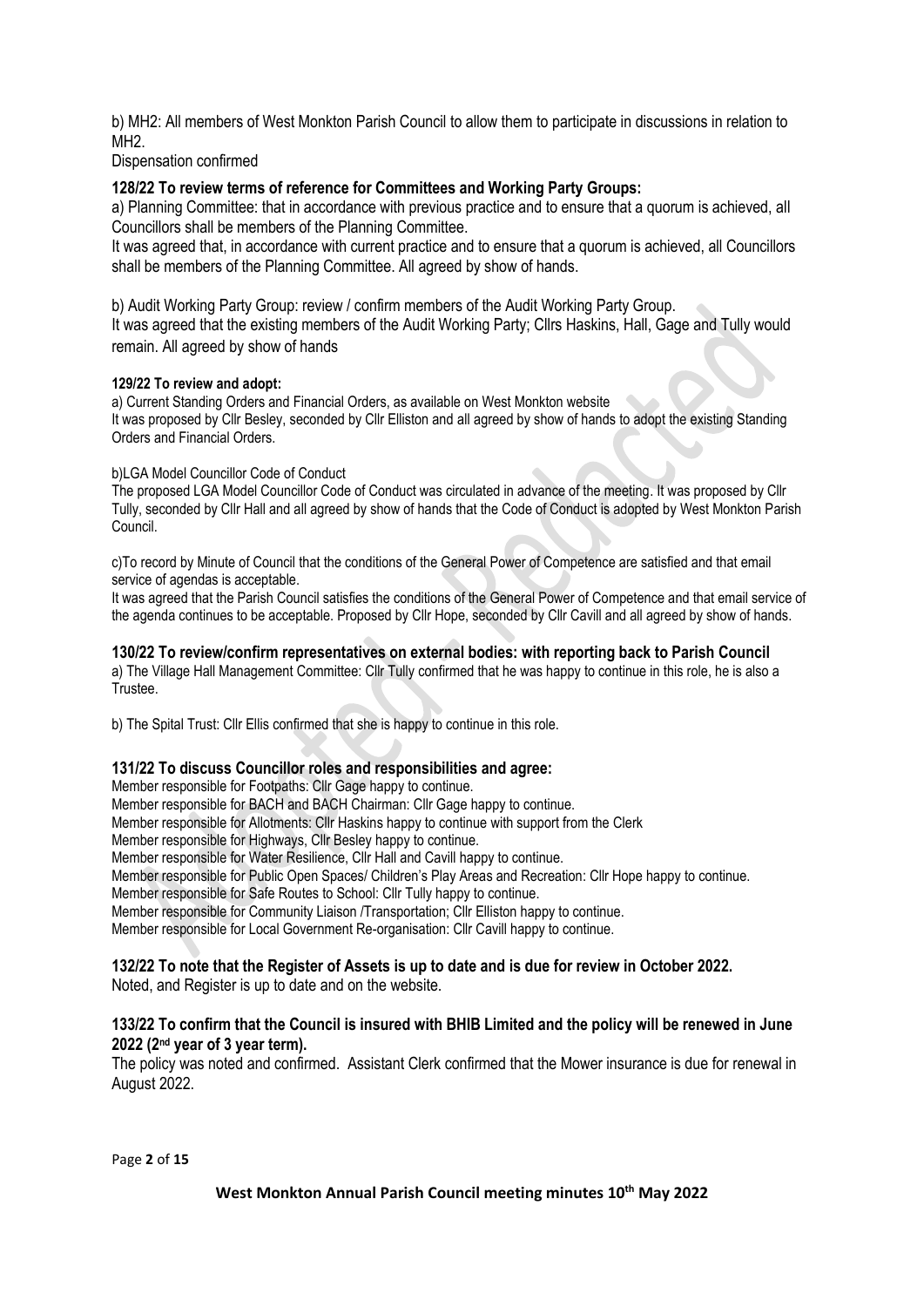## **134/22 To consider and confirm continuation of annual subscriptions to Somerset Association of Local Councils (SALC), Society of Local Council Clerks (SLCC), Community Council for Somerset (CCS) and CCS Buildings.**

It was resolved to continue the subscriptions made to SALC, SLCC, CCS, CCS Buildings, all of which provide valuable professional advice, training and support for Clerks and Councillors.

## **135/22 To note Clerk's report, Assistant Clerk's report and Assistant Clerk (Community) report** Clerk's report:

- Parish Administration:
	- o Planning:
		- Updating Planning Log with planning decisions / conditions weekly.
	- o Country Park:
		- Reviewed lease against agreed Heads of Terms.
	- o MH1:
		- MH1 Attenuation Ponds. Further response from Wessex Water stating 'unfortunately COVID has taken its toll on the team. As it stands at the moment nothing has moved forward since your last email in regards to us proceeding with this site. What I can confirm is that Persimmons have started on remedials and entered into communication with Wessex Water in order to move things forward'.
		- Liaised with solicitor regarding S106 Deed of Variation and Articles of Association variation.
		- Liaised with Persimmon regarding Grass Cutting of POS and other remedials. Meeting arranged to discuss progress
		- **EXECT** Liaised with residents, Persimmon and PCSO regarding travellers on area next to the footpath between Bridgwater Road and School Road.
		- Liaised with Natural England regarding Ragwort complaint.
	- o MH2:
		- Liaised with Developers and arranged a meeting for 24th May at 10am.
	- o Highways:
		- SID software install, set up device and installed on Greenway with Lengthsman.
		- **Followed up SCC Highways regarding scheduling work required on School Road.**
- BACH:
	- o Carpet and chair cleaning has been carried out
	- $\circ$  Finalised 2021/22 accounts which are now with the internal Auditor.
	- o Covering BACH Bookings whilst Maggie is on holiday
	- o Requested meeting with School regarding BACH extension and Community Fridge proposal.
	- o Annual key checks with hirers being carried out.
	- o Next Committee Meeting to take place on Tuesday 7th June at 7pm
- Meetings last month:
	- 5th April Agenda run through meeting
	- 12th April Hartnells S106 contribution meeting with SWT / EA
	- 12th April Parish Council meeting
	- 13th April LGR Clerk's Forum
	- 19th April Agenda run through meeting
	- 19th April Planning Committee meeting for Glebe Farm proposal
	- 22nd April Audit Working Party Meeting
	- 26th April Parish Council meeting
	- 27th April LGR Clerks Forum
- Meetings this month:
	- 3rd May Agenda run through meeting
	- 3rd May CP Working Group Meeting
	- 10th May A358 Dualling Scheme Community Forum

Page **3** of **15**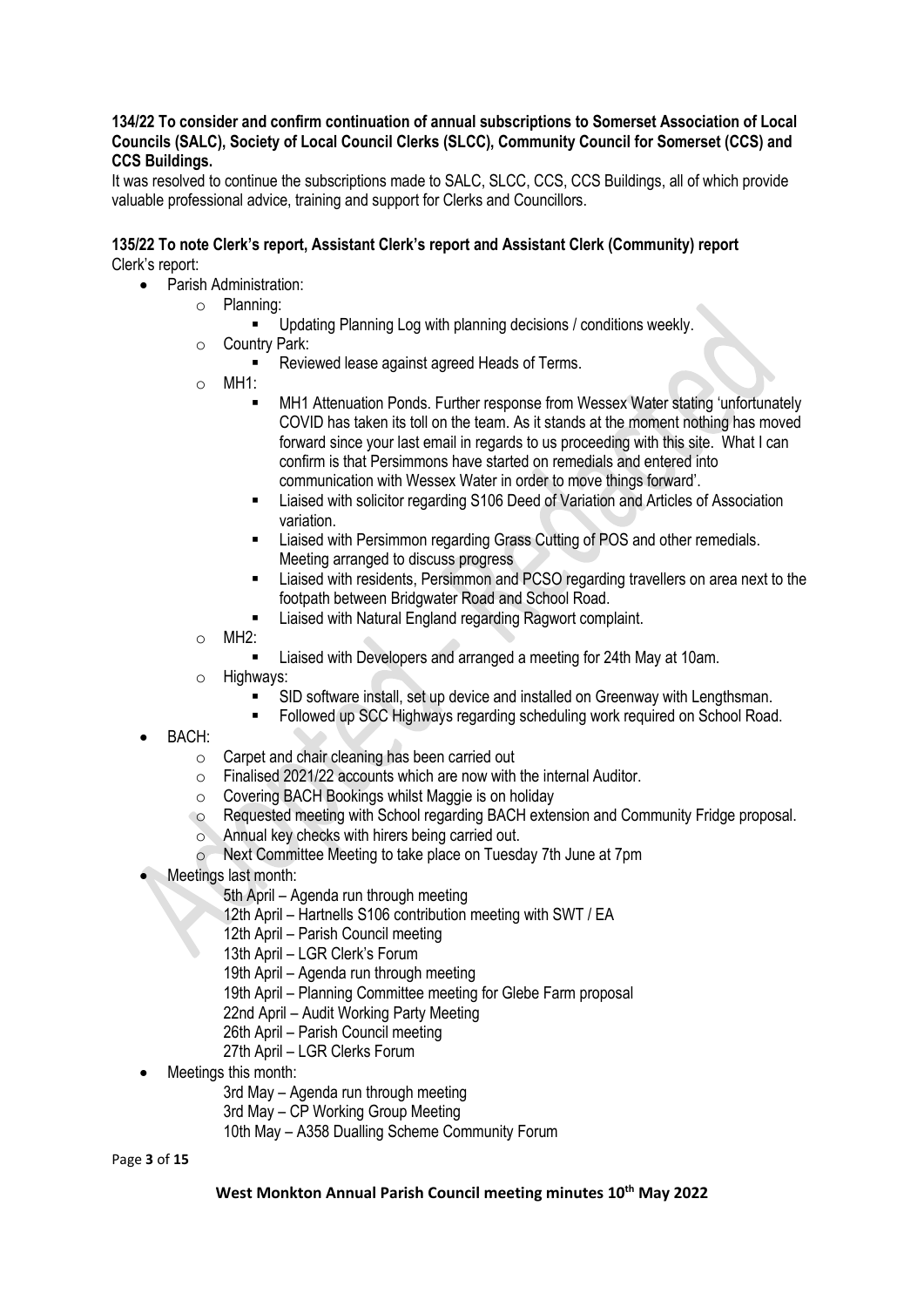10th May – Parish Council Meeting

11th May – First Aid Training

17th May – Agenda run through meeting

24th May – MH2 Meeting

24th May – Parish Council Meeting

25th May – LGR Clerks Forum

Assistant Clerk's report:

- Action decisions made by Council and attend virtual and actual meetings. Attend CF PC meetings.
- Distribution of newsletters and other information from other agencies.
- Parish administration
	- $\circ$  Discussed Meadway refurb with Martin Davies (SWT), confirmed St Quintins refurb and railing painting
	- o Accept quote to install slope and safety railings art rear entrance to Farriers Green Park and footpath
	- $\circ$  Informed Police and landowners of traveller incursion next to Furs Close (duplicated with AS)
	- o Sought Police advice for anti-social behaviour in Country Park.
	- o Liaising with Kate and Sammie ref purchases and other matters for QPJ
	- $\circ$  Commissioned sign design from M Marlborough seek assistance with fabrication from K Chedzoy.
- Neighbourhood Plan: Photos of two new Green Triangles taken and sent to A Rhodes SWT.
- Planning
	- o Applications forwarded and powerpoint presentations prepared. Check applications for compliance with NP. Request extensions to consultation period when required.
	- o Assist in preparation of response to Glebe Farm application
- Climate change and ecological emergency
	- o On-going with B Turner. Schedule agreed. Hi-viz vest handout at Primary School Bikeability.
	- o Delivered Sunday litter pick.
- CIL projects
	- o Safer route to school at CP, ongoing top finish delayed until DDS installs coir matting at pond.
	- $\circ$  Security at Cricket Ground liaising with Cricket Club members ongoing
	- $\circ$  Lighting at Village Hall replace with LEDs underway
	- $\circ$  Refurb of St Quintins permission obtained for a tree, but trees went missing
	- o Footpath restoration completed.
- **Finance** 
	- o Monthly bank reconciliation of accounts (7 accounts)
	- o Ongoing check on budget and CIL spending, year-end CIL accounts completed
	- K Perry Internal Auditor: Liaison over Internal Audit of 2021/22 accounts.
	- o Management of QPJ finances (brazier, toilet hire, signage, insurance)
	- o Community fridge finances (CCS grant) and shed, associated training to register BACH as food premises
	- o AWP meeting to confirm detailed bank reconciliation, fourth quarter vat reclaim, grants applications received in this grant window
	- o End of year accounts: completion of spreadsheets: Payments 21/22, Receipts 21/22, year-end financial spreadsheet, check bank statements against all spreadsheets. Check Salaries against year-end spreadsheet. Check CIL accounts against Payments sheet and VAT returns against payment sheet. Complete annual receipts and payments accounts, including BACH: Summary, and detailed account sheet. Supporting Notes to reflect assets of the Council. Asset list updated and cross referenced with list of assets. Insurance values checked to be withing BHIB limits.
	- o Complete AGAR returns ready for approval at PC meeting. Start work on the extra reports required by AGAR.

Page **4** of **15**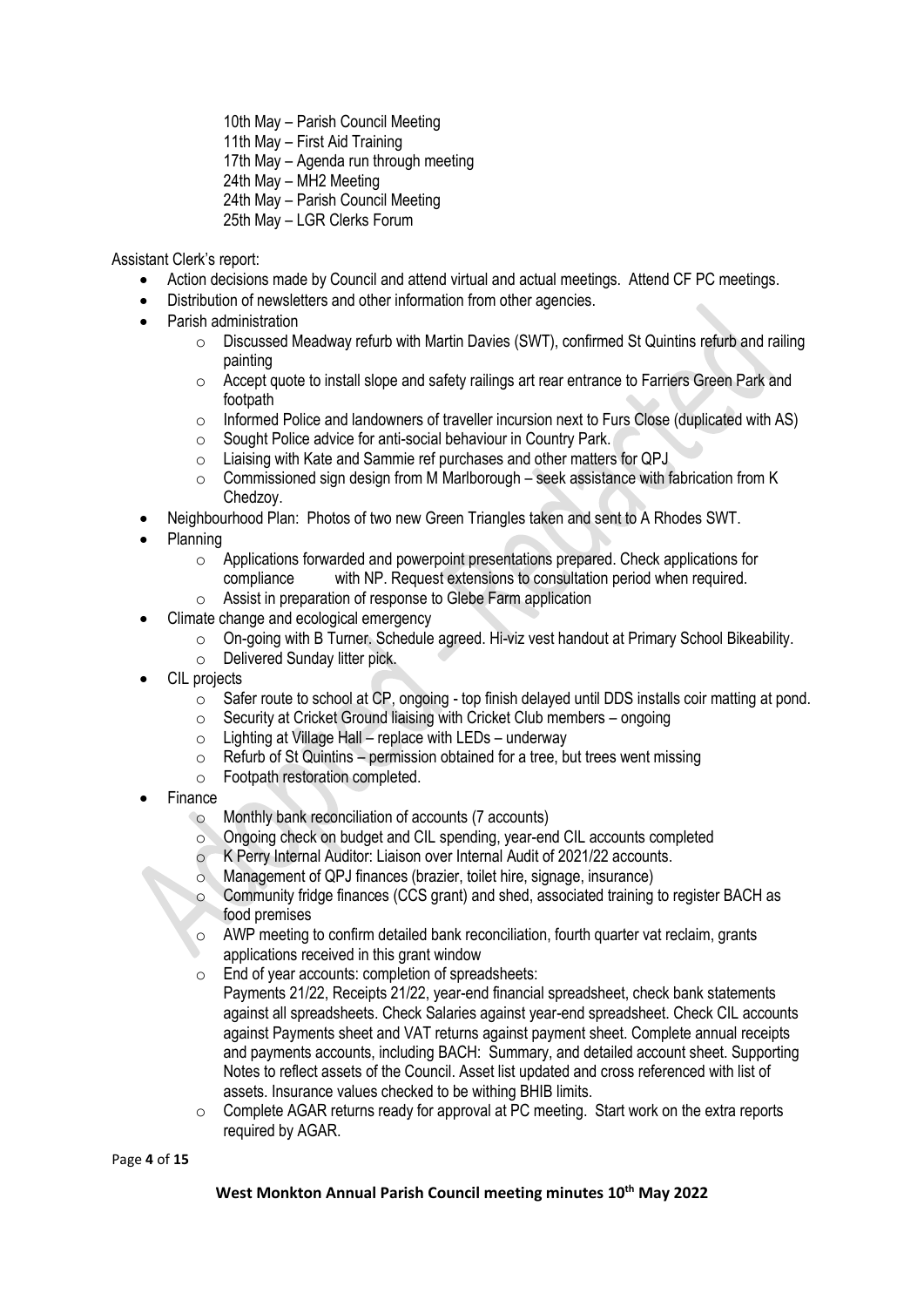Assistant Clerk Community report:

- $\circ$  Monkton Matters keeping MM up to date with new news and events as and when required. Sharing articles on facebook pages.
- $\circ$  Finalising programme and organising quotations and delivery of this to all households in CF and WM for QPJ
- o Working through and actioning planning spreadsheet for QPJ
- o Weekly meeting with Sammie, Clerk at CFPC regarding QPJ celebrations
- $\circ$  Creating and organise printing and distribution of Programme for QPJ
- o Ordering items needed for the events at QPJ
- o Organised prizes and signs for QPJ event
- $\circ$  Licence for alcohol been submitted and discussions now taking place about the bar, we have a volunteer to run the bar under the umbrella of Cullen Catering
- o Sourcing and organising various organisations/individuals/items for QPJ
- o Organised First Aid in the Outdoor Training for Cllrs, Clerks and Volunteers
- $\circ$  Managing finances for QPJ Spending currently at approximately £6,500
- o Organised schedule of roles of volunteers for QPJ and advised all accordingly
- $\circ$  A4 posters been added to notice boards of QPJ and Bethan Turner has started promoting online
- o Litter Picking event admin/emails (April)
- o Attended PC meetings
- o Attended run through agenda meetings
- o Applied to SWT for Food Premises and I am working through a management plan with them before setting up
- o Advertised and recruiting 10 volunteers for community fridge, meeting held with volunteers today
- $\circ$  Researched and set up various documents in readiness for launch of community fridge ie, risk assessment and HACCAP
- o Managers of Coop and Pioneer meeting for a further meeting to discuss when to start working together
- o Met Community link at Frome Town Council, tour of community initiatives and discussed community fridge
- $\circ$  Attended Edventure Event in Bold and Brave venue in Taunton with volunteer Cath, made links with young people and professionals interested in our fridge initiative
- o Meeting with Debbie Harris and new Companion Volunteer to support her application
- o Looking at DBS for volunteers

# **136/22 To approve 2021/22 Annual Report**

It was proposed by Cllr Elliston, seconded by Cllr Hall and agreed by show of hands to approve and publish to 2021/22 Annual Report.

#### **137/22 Local Government Re-Organisation - update**

Cllr Fothergill provided an update confirming that the work of the 7 workstreams is ongoing and on track to hit the 1<sup>st</sup> April 2023 deadline. 3 tranches of products are being worked through. The first tranche includes things that must be delivered for 1st April, the second in the two to three months after and the third includes everything else. 400 members of staff are working on the programme. A willingness to work together to ensure delivery remains following the elections.

# **138/22 SCC Report**

Cllr Fothergill reported on the following:

Inductions have started this week for the Unitary Councillors following the elections. There are 110 Councillors in total. 75 of those have been a District or County Councillor previously.

Cllr Tully asked the estimated number of redundancies that will be required to form the Somerset Council. Cllr Fothergill confirmed there would be between 200 and 300 redundancies.

Page **5** of **15**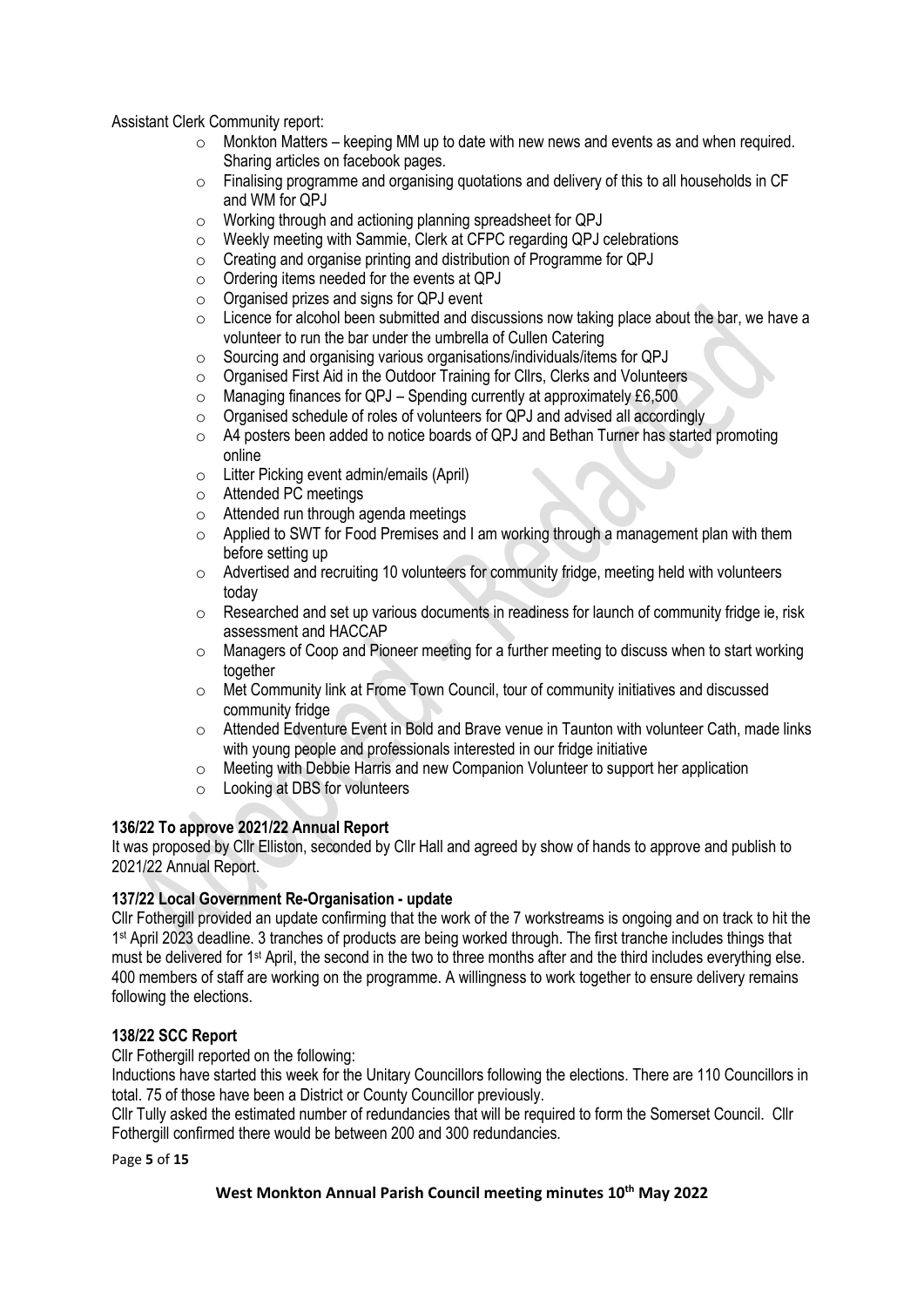# **139/22 SW+T Council Reports**

Cllr Cavill reported that most work had stopped at SWT prior to the elections. The Community Governance Review second consultation will start again soon which has implications on the Cheddon Fitzpaine Parish boundary.

Cllr Tully confirmed that he had nothing to report.

# **140/22 Neighbourhood Plan Update: NP Delivery Group Chairman: Mr K Tutill / Assistant Clerk**

In Mr Tutill's absence, Assistant Clerk provided an update. Mr Tutill has been in touch with Ann Rhodes at SWT who has confirmed that she expects to receive the report from the Examiner by the end of May.

# **141/22 Chairman's Parish Asset Report**

Cllr Haskins highlighted some issues in the Parish which he had identified including:

- The A38 / Bridgwater Road pavement between the canal bridge and Mill Inn. Taken a look and an email has been sent to SWT requesting a site meeting about cutting back the hedge and clearing the debris. The work needs to be done before August when the road will reopen.
- MUGA repairs have started disabled access needs to be enabled in the future.
- Water bowser has now been adapted to enable quicker filling of water containers for tree watering.

#### **Public Question Time**

Cllr Gage reported that the white lines at the Dosters Lane junction need to be reinstated. It was noted that the white lines at Walford Cross also need reinstated. Cllr Besley reported that a resident in The Street has requested white lines to prevent parking along The Street opposite their vehicle entrance. It was suggested that the resident add mirrors to improve visibility instead. Cllr Cavill reported that a young person in MH1 had requested a football goal in Central Park or along Hardys Road. Cllr Hope reported that an article appeared in the latest edition of Village News about the 5G mast which implies that a Councillor of the SWT Planning Committee couldn't vote against the proposal. It was noted that enforcement action is in progress in respect of the mast as it hasn't been constructed in accordance with the submitted plans. Clerk to report to SCC Highways Request to be added to the MH1 meeting agenda.

# *The agenda was interrupted to take item 27 'Country Park Update'*

# **142/22 Country Park Update**

Cllr Tully did not take part in the discussion of this item.

Cllr Cavill reported that the Country Park Working Group met on 3<sup>rd</sup> May and agreed not to take any further action in respect of the lease pending the outcome of the election.

The election has now taken place.

Further negotiation of the lease is needed but the PCs do not want to do this through the solicitor to avoid costs and the preference of the CP Working Group was to meet with Senior Officers at SWT and Portfolio Holder Marcus Kravis.

Subject to approval of CFPC at their next meeting, it was agreed that a meeting would be requested with SWT confirming that the PCs would like to sign the lease but would like to go through the implications of some of the terms of the lease before doing so.

Insurance of assets at the Country Park was discussed, in particular the Forest School and Pond. CFPC Clerk confirmed that she is in correspondence with the CFPC Insurance Company about adding these assets to the insurance policy.

#### *The agenda was resumed*

Page **6** of **15**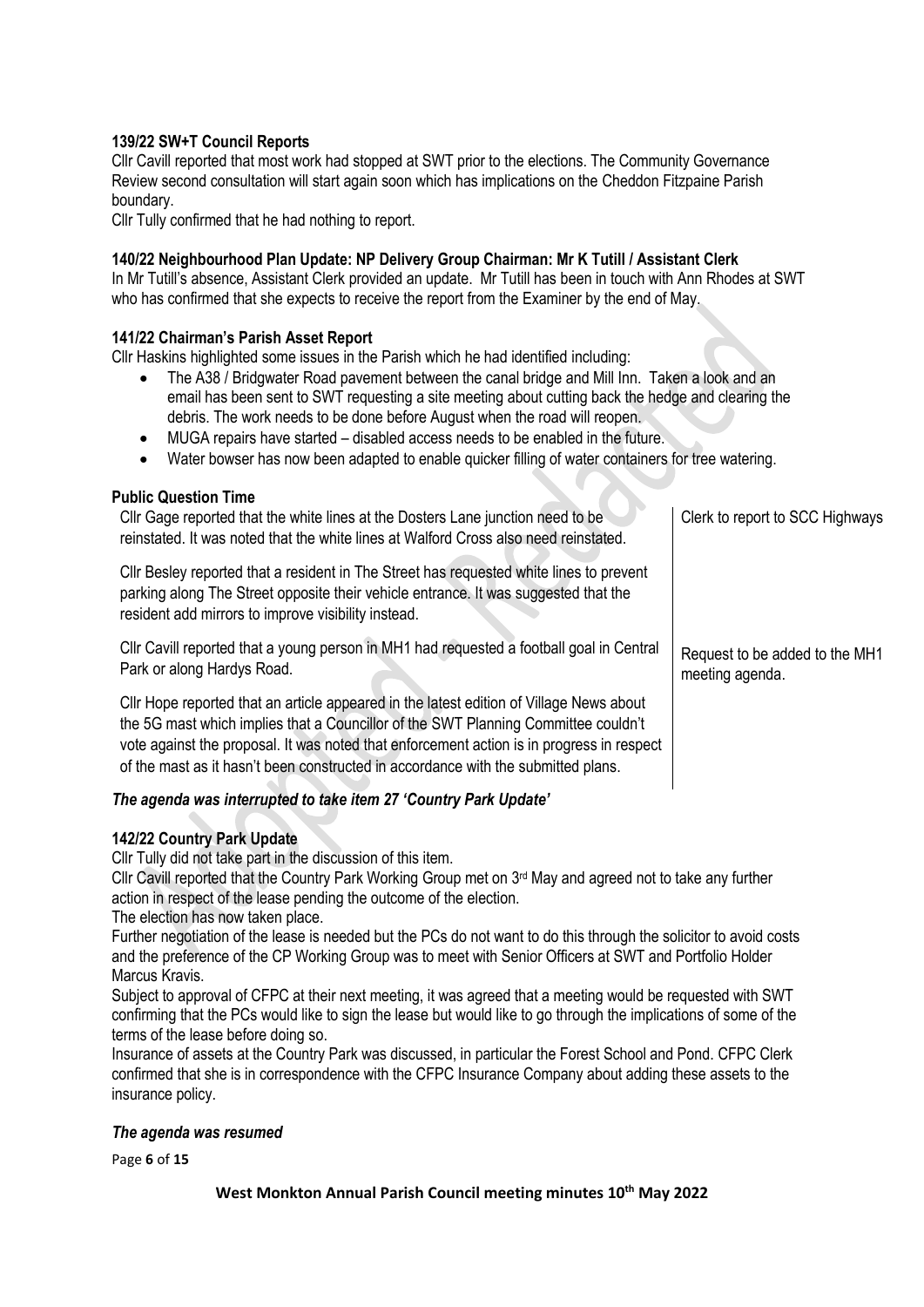## **143/22 Community**

#### **a) Queen's Platinum Jubilee celebrations in the Parish**

Assistant Clerk (Community) provided an overview of the proposed Queen's Jubilee celebrations. The bar will operate under Ed Cullens licence. Cllr Besley confirmed that he is happy to support working the bar. Cllr Besley to provide some large hay bales.

Beacon installation underway, the hole has been dug and the beacon pole will be installed on Thursday afternoon.

## **b) Community Fridge: Update**

Assistant Clerk (Community) confirmed that a meeting with some volunteers who would like to support the community fridge has taken place.

The hope is to get the fridge up and running at the beginning of June.

Clerk confirmed that the school has all the information about the fridge proposals so that it can be taken through the Diocese for approval. In the meantime, James Blackmore has given the go ahead to proceed with work in relation to the fridge. Cllr Haskins to make further enquiries about installing a concrete slab for the fridge to sit on top of.

Cllr Elliston requested an update on the number of community surveys that have been completed. Assistant Clerk (Community) confirmed that a small number of responses has been received. It was agreed to revisit the Community Survey after the Jubilee.

## **144/22 Reports, including recent developments, matters to consider and decisions to be made: a) Bathpool Flood Warden: Mr Kevin Perry**

Mr Perry reported that April was another quiet month. Only 21mm of rain fell which equates to only 45% of the long-term average. As a result there was nothing significant to report. The river levels are low. The cameras at the flapgates have been out of action but are now working again following a repair by the Environment Agency.

## **b) Councillors with roles of responsibility (not all Councillors will have a report to make) Footpaths**

Cllr Haskins to advise Cllr Gage of the finger post location.

Cllr Gage reported that four gates are left, positions have been identified for two of them – one at Hill Farm and one at Hyde Farm. Lengthsman to install on his return from holiday. The remaining two will be stored at Hill Farm for future installation when locations are identified.

# **BACH Chairman**;

Cllr Gage reported that all the information in respect of the BACH extension is with the Diocese for consideration. A second quote for the fencing work for the Community Fridge to be sourced from Western Fabrication.

#### **Highways;**

Cllr Besley confirmed that he had nothing to report. Clerk confirmed that a date for a meeting with SCC Highways is awaited.

#### **Water Resilience;**

Cllrs Cavill and Hall confirmed that there was nothing to report.

#### **Safe Routes to School**;

Cllr Tully confirmed that there was nothing to report.

#### **Public Open Spaces/ Children's Play Areas and Recreation;**

Cllr Hope raised the travellers that are located adjacent to the footpath between Bridgwater Road and School Road. The travellers gained access via a Furs Close parking space. The installation of fencing or bollards in the

Page **7** of **15**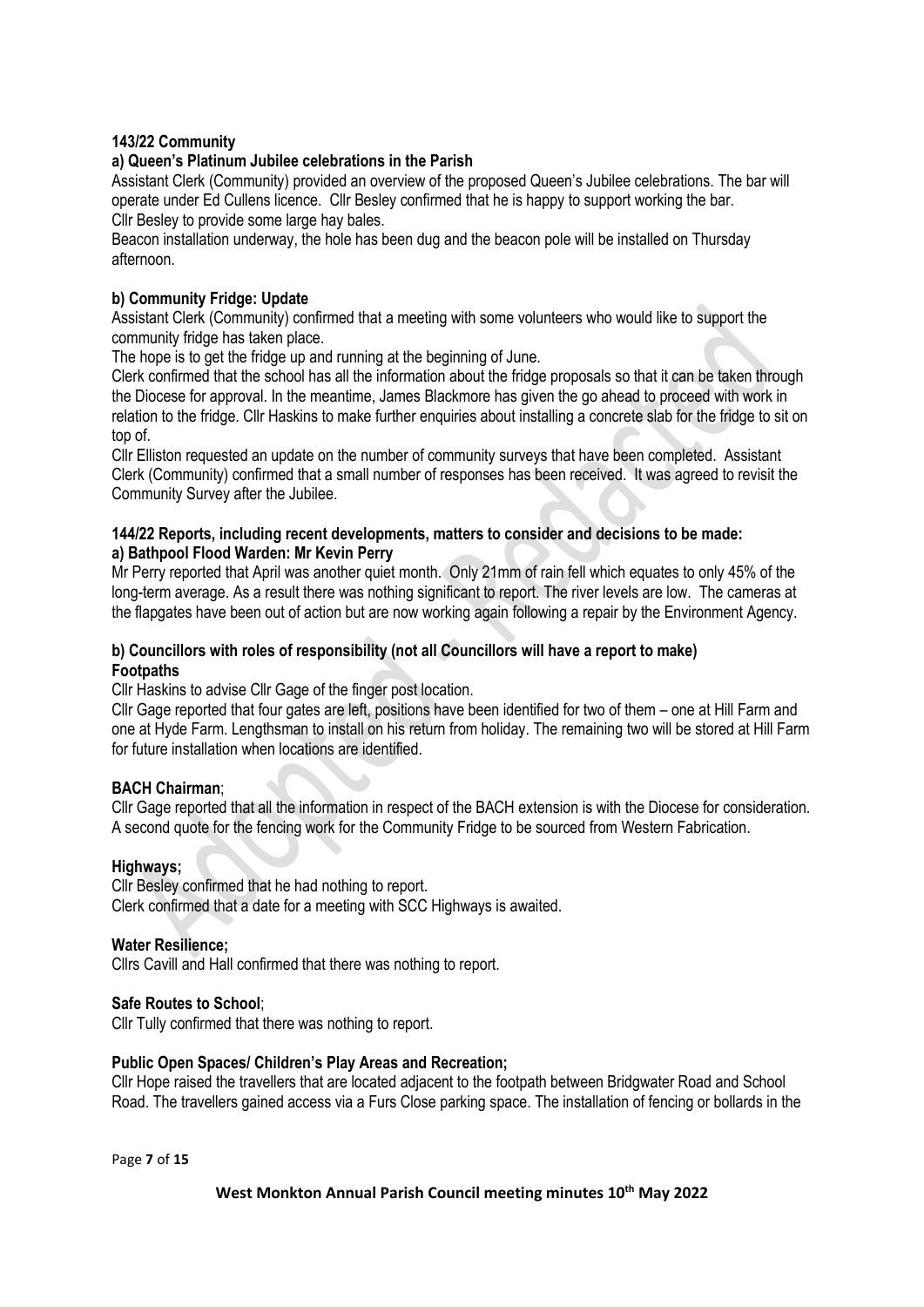location once the travellers have left was discussed. Clerk to ascertain ownership of the strip of land that travellers used to access the land.

Cllr Hope reported that all the outstanding MH1 issues remain and no work is taking place by Persimmon to correct the issues.

# **Transportation**;

Cllr Elliston confirmed that there was nothing to report.

# **c) Communications Report - Clerk.**

Parish Council Website:

- Latest Village News edition added.
- Regular updates to Highways (including road closures), Planning, Finance and Parish Council pages carried out.

Parish Council Facebook Page:

- Page likes / followers now at 815.
- Posts added sharing the news items added to the website.
- A358 dualling scheme community updates added.

Monkton Matters

- 23 new articles added in March and 1 event.
- Articles on Monkton Matters being shared on Monkton Matters Facebook page to pull users to the website. There are now 70-page followers.
- Business directory now live and has details of 13 businesses so far.

Cyber-attack threat

• Quote from Somerset Web Services for increased security on PC websites has been reviewed and recommended improvements included in the Finance Report.

## **d) GDPR**

Nothing to report.

# **Representatives on outside bodies/Response to Consultations:**

#### **e) West Monkton Village Hall Management Committee**

Cllr Tully confirmed that the Village Hall Management Committee have a meeting scheduled on Thursday.

# **f) The Spital Trust**

Cllr Ellis reported that one of the boilers in the Almshouses is broken and needs replacing. Cllr Ellis had nothing further to report.

#### **g) Any events at which WMPC was represented**

The following events have taken place during the month:

- Hi Vis vest initiative handout of vests at the Primary School on Monday.
- Falklands Dedication at the Country Park which was a great success and was attended by 70 people.

# **h) Consultations responses to be developed / approved for submission**

No consultations

#### **145/22 Finance**

#### **a) BACH Finance to 30 th April 2022.**

Clerk summarised the BACH Finance report circulated in advance of the meeting which confirmed the income and expenditure in relation to the BACH up to the 30<sup>th</sup> April 2022.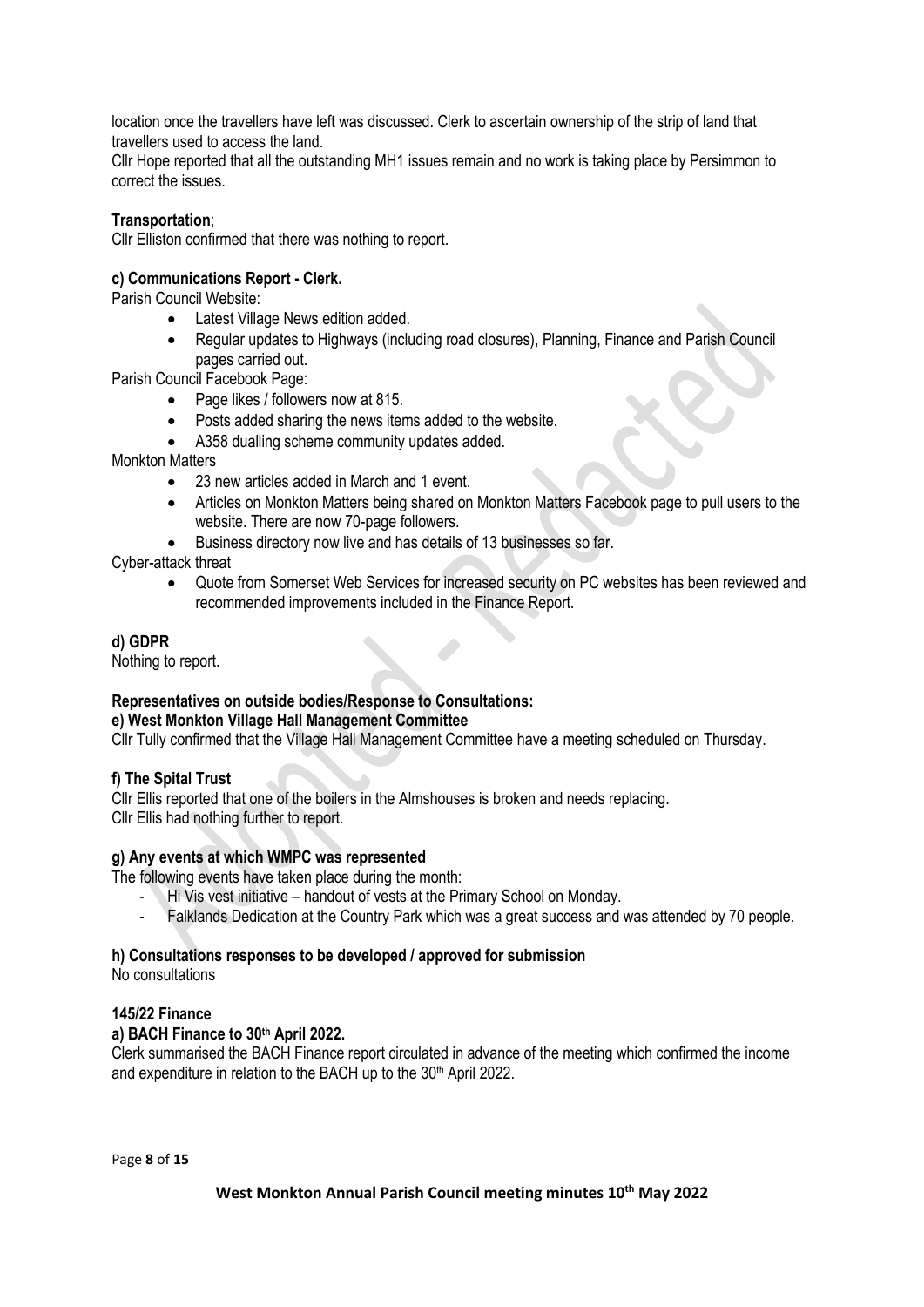# **b) Adoption of Annual Governance Statement**

It was proposed Cllr Hall, seconded Cllr Tully and all agreed by show of hands to adopt the Annual Governance Statement. Chairman and Clerk to sign the Annual Governance Statement and add minute reference.

# **c) Adoption of Annual Receipts and Payments account for year ending 31st March 2022**

It was proposed by Cllr Hall, seconded by Cllr Tully and all agreed by show of hands to adopt the annual receipts and payments account for the year ending 31st March 2022.

# **d) Adoption of AGAR accounts**

It was proposed by Cllr Ellis, seconded by Cllr Besley and all agreed by show of hands to adopt the AGAR accounts.

# **e) WM finance Summary and Quotations**

- QPJ expenditure so far within National Lottery grant
- CIL projects
	- $\circ$  Waiting for quotes to refurb upstairs bar at T-M nfa, at the moment
	- o DLO quote for refurb of St Quintins accepted plus railings to be painted.
	- o Refurb of Meadway postponed as DLO will be refurbishing this financial year.
	- $\circ$  Platinum Walk trees purchased and planted, signage commissioned: design expected from M Marlborough and fabrication by K Chedzoy

# ● Community fridge

Headmaster has said go ahead whilst waiting for Diocese to confirm. Arrangements to deliver shed to BACH and store temporarily in the lobby behind screens.

Shaun to be requested to help prep ground and with installation.

- Storage shed shared with Primary School quote to be obtained from Taunton Sheds and Toys.
- ⚫ Environmental
	- o Order placed with SWT for litter bin at bus stop adjacent to Aldi
	- o Quote for Farriers Green ramp by DLO accepted
	- $\circ$  Bethan is ordering water butts for Water initiative
	- $\circ$  Seat at Triangle needs replacement Lengthmans report- beyond repair/refurb. Glasdons bench seat with back, no arms made from recycled materials – same as at Cherry Grove cross road – circa 540.00. If a seat with arms as well as back, circa 740.00. https://uk.glasdon.com/seating/recycled-materials-seating

# ■ Grant requests

Window is open from 1 April to 15 May

- o Swift project at Heathfield School. Nest boxes with cameras. Donation made to school for 2 cameras (£350.00) and acknowledged.
- Bike rack at burial ground at St Augustines up to £750.00 to supply and install (by Lengthsman) From PCC -Site suggested to left of door before churchyard gate and free standing ie bolted to the floor. Cllr Cavill has seen homemade ones at Willows and Wetlands Centre made from scaffolding pipe.
- $\circ$  Carry Me Kate parenting services has accepted offer of free BACH hall hire referred to BACH Bookings and Clerk to liaise.
- Security fencing/lighting/cameras for West Monkton Cricket Club. Waiting for an update on quotes from Cricket Club as the single quote for bird mouth fencing seemed very high for what it was.
- Improvement to security in view of increasing cyber security concerns Quote and advice received from SWS. **West Monkton** - This is on our level 1 equivalent package with the basic external security. We're always reviewing the settings (for instance, we've started to block traffic from Russia) but the basic package can only go so far.

Page **9** of **15**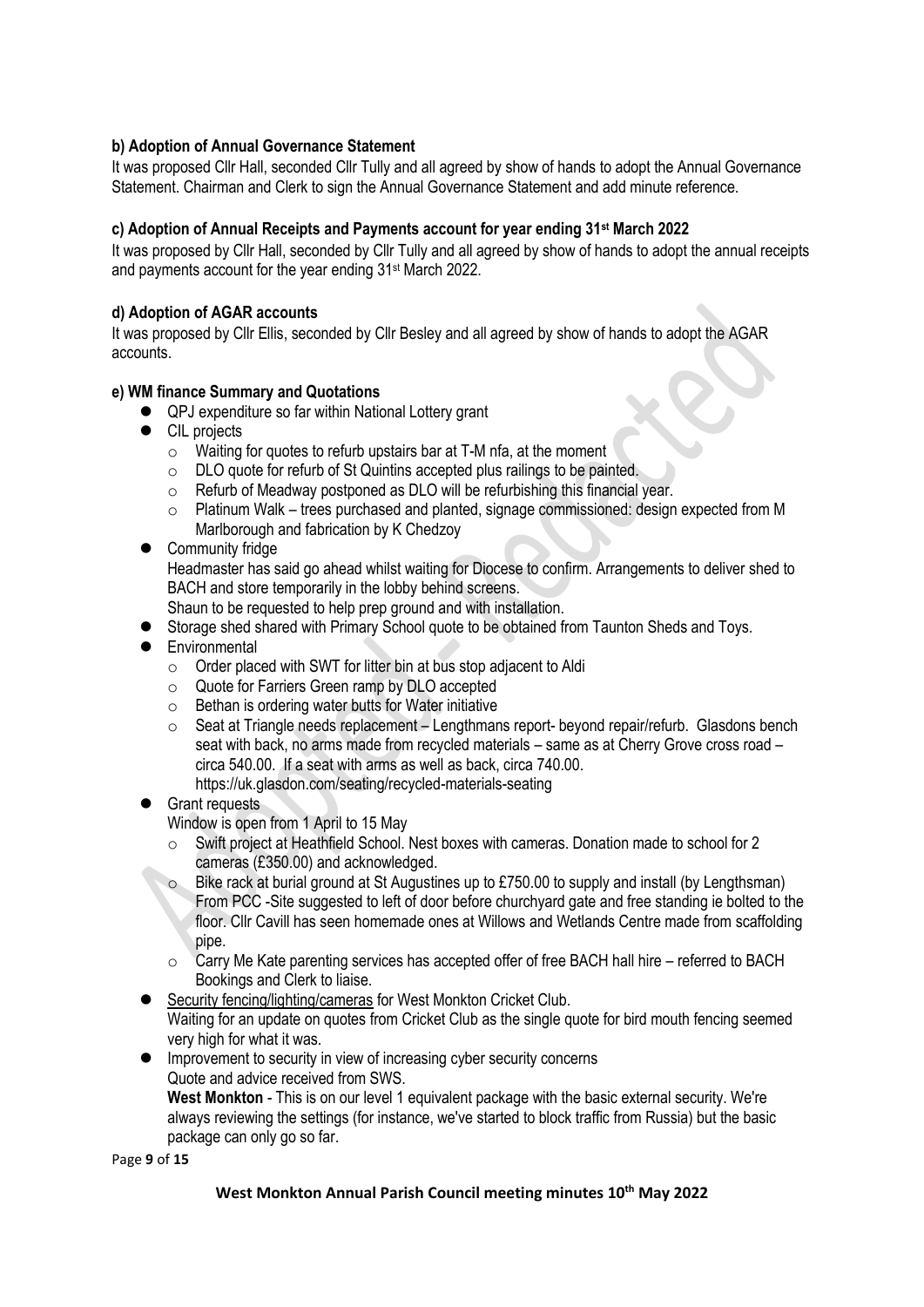We would recommend upgrading this to the Pro (level 1) level of protection which will allow for more protection and control.

This costs **£25+VAT per month** and can be reduced back to the basic level at any time. We would also recommend upgrading to WordFence premium for **£99+VAT per year** to provide additional real-time protection.

**Monkton Matters** - This is hosted on a more basic hosting package/platform which has most of the security and performance systems built into it and is looked after by the hosting platform. We would recommend upgrading to WordFence premium for **£99+VAT per year** to provide additional real-time protection.

Resolution to proceed with security measures suggested by SWS. Proposed by Cllr Besley, seconded by Cllr Ellis and all agreed by show of hands.

## **f) Receipts and payments**

*Information relating to named, or otherwise identifiable, individuals is confidential and has been redacted in documents placed in the public domain.*

#### **Receipts**

Interest Lloyds **E** 0.06, April statement

Nationwide **Nationwide E3.12 April 30th statement** 

Donation from grade out free trees(collected via M Besley) £24.00

First half of precept **E32258.50** 

CIL ref Hartnells(2 of 3) and Hankridge **E47676.23** 

PSDF £ 30.24 April 30th statement Unity Bank **E36796.31** current balance



# **Payments**

Clerks salary is in arrears, therefore these payments are for March on old rates and scales, but back pay for 2021/2022 is included

| Payee                                | Payment ex vat         | Vat    | <b>Total</b> | How paid | <b>Budget line</b>      |
|--------------------------------------|------------------------|--------|--------------|----------|-------------------------|
| A Pritchard litter picking           | XX.XX                  | No vat | XX.XX        | d-d      | Wages pd into voluntary |
|                                      |                        |        |              |          | 'nest', see below       |
| Employee pension contributions       | 93.73<br>$\rightarrow$ | No vat | 93.73        | d-d      | Pension contributions   |
| <b>Employer contributions</b>        | 70.30                  | No vat | 70.30        | d-d      | <b>HMRC</b>             |
| A Shephard Clerks salary SCP31       | XX.XX                  | No vat | XX.XX        | bacs     | salary                  |
| P Cavill assistant clerk2 salary SCP | XX.XX                  | No vat | XX.XX        | bacs     | salary                  |
| 35                                   |                        |        |              |          |                         |
| K Welsh assistant clerk-community    | XX.XX                  | No vat | XX.XX        | bacs     | salary                  |
| salary SCP 27                        |                        |        |              |          |                         |
| HMRC month 1                         | 1119.57                | No vat | 1119.57      | bacs     | Employer/NIC/PAYE       |
| Staff costs summary                  | 5110.04                |        |              |          |                         |
|                                      |                        |        |              |          |                         |
| A Shepherd homeworkers allowance     | 27.00                  | No vat | 27.00        | bacs     | homeworkers allowance   |
| P Cavill homeworkers allowance       | 27.00                  | No vat | 27.00        | bacs     | homeworkers allowance   |
| K Welsh homeworkers allowance        | 27.00                  | No vat | 27.00        | bacs     | homeworkers allowance   |
| S Rolls Lengthsman services April    | 180.00                 | No vat | 180.00       | bacs     | lengthsman              |
| S Rolls Lengthsman Insurance         | 92.64                  | No vat | 92.64        | bacs     | lengthsman              |
| 5154117/99616804                     |                        |        |              |          |                         |
| (clientref/versionref)               |                        |        |              |          |                         |
| Business all about you Climate       | 175.00                 | No vat | 175.00       | bacs     | env                     |
| <b>Initiative PR</b>                 |                        |        |              |          |                         |
| WMPC16                               |                        |        |              |          |                         |
| Using Debit card                     |                        |        |              |          |                         |

Page **10** of **15**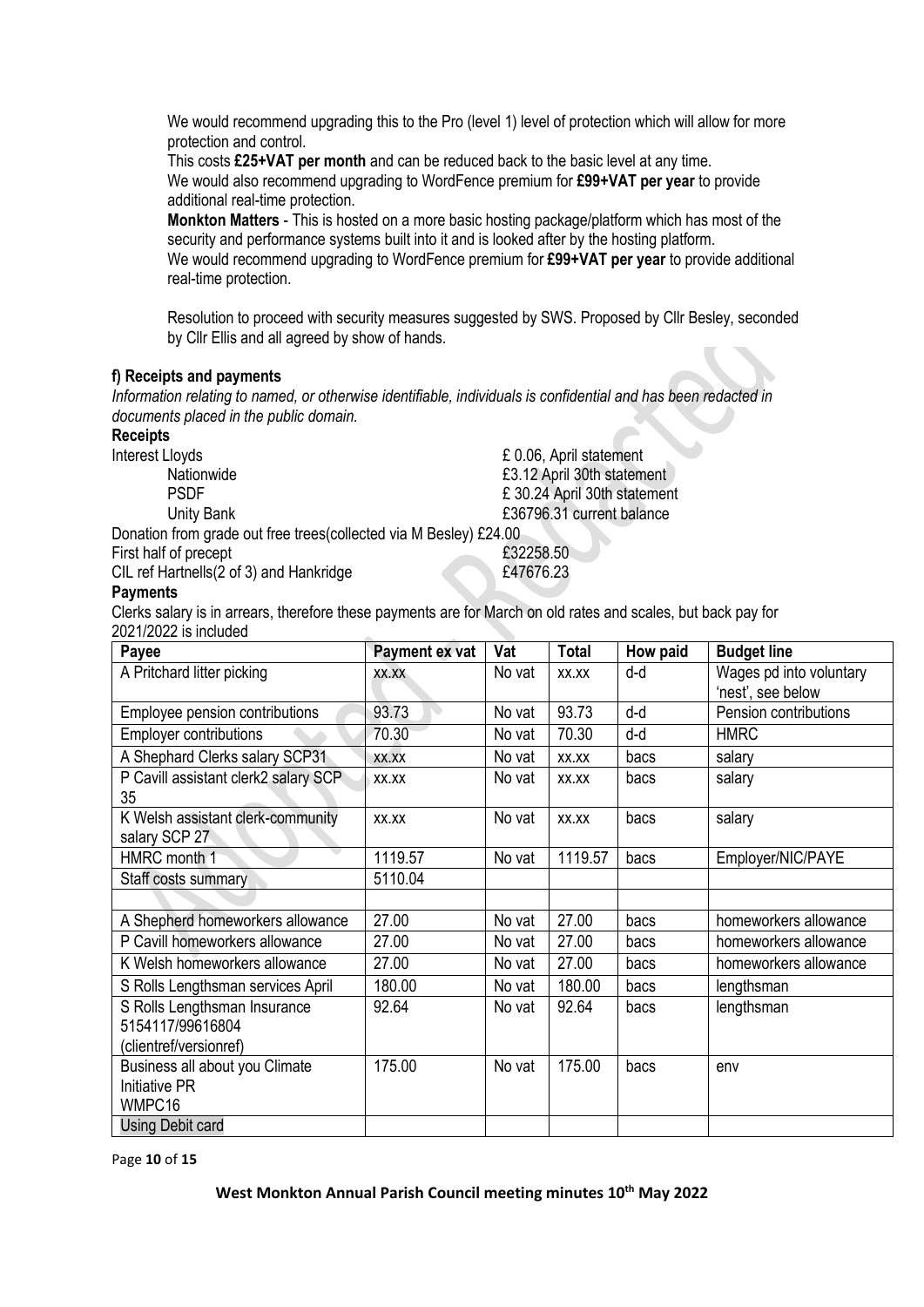| Viking laminating pouches                            | 23.89   | 4.78   | 28.67   | Dcard            | Sundry admin                  |
|------------------------------------------------------|---------|--------|---------|------------------|-------------------------------|
| Inv 8826349                                          |         |        |         | <b>PAID</b>      |                               |
| By bacs                                              |         |        |         |                  |                               |
| A Hall expenses 28 March2022CIL                      | 186.86  | 37.37  | 224.23  | bacs             | Of which $224.23$ = CIL       |
| CP vol part                                          | 56.64   | No vat | 56.64   |                  | (share with CFPC) Rest        |
|                                                      |         |        |         |                  | =56.64 CPvol                  |
| A Hall exp 27 April 2022                             | 202.65  | 36.33  | 238.98  | bacs             | CIL (share with CFPC)         |
| A Hall exp 3 May 2022                                | 77.90   | No vat | 77.90   | bacs             | CIL (share with CFPC)         |
| NPCavill exp 3 May 2022 CIL                          | 62.40   | No vat | 62.40   | bacs             | 62.40=CIL                     |
| env                                                  | 17.98   |        | 17.98   |                  | 17.98=Env                     |
| B Gage exp mower                                     | 122.38  | No vat | 122.38  | bacs             | CP vol                        |
| Burnham Portaloo inv 11283                           | 84.00   | 16.80  | 100.80  | bacs             | CP vol                        |
| RBL Falklands wreath and pins                        | 58.00   | No vat | 58.00   | bacs             | CIL (share w CF PC)           |
| OFS (K Chedzoy) Beaon brazier<br>manufacture inv 539 | 360.00  | No vat | 360.00  | bacs             | <b>QPJ Sports and General</b> |
| Somerset Adventures Outdoor first                    | 400.00  | 80.00  | 480.00  | bacs             | <b>QPJ</b> Sport and General  |
| aid course for QPJ                                   |         |        |         |                  |                               |
| Inv 2802                                             |         |        |         |                  |                               |
| Flag for Falklands Memorial                          | 9.99    | 2.00   | 11.99   | <b>Bacs PAID</b> | <b>CIL</b>                    |
| Storyteller services for QPJ                         | 334.47  | No vat | 334.47  | bacs             | QPJ Sport and General         |
| Beth Webb Pay after event                            |         |        |         |                  |                               |
| DBS check Spark Somerset QPJ                         | 13.00   | No vat | 13.00   | <b>Bacs</b>      | QPJ Sport and General         |
| Inv 2097                                             |         |        |         |                  |                               |
| Style signs for QPJ inv 1584                         | 200.00  | No vat | 200.00  | <b>Bacs PAID</b> | <b>QPJ Sport and General</b>  |
| Gallagher event insurance for QPJ                    | 392.00  | No vat | 392.00  | <b>Bacs PAID</b> | <b>QPJ Sports and General</b> |
| Inv 514433187                                        |         |        |         |                  |                               |
| Voucherstamp T/A Dor to Dor                          | 983.00  | No vat | 983.00  | <b>Bacs PAID</b> | <b>QPJ Sports and General</b> |
| programmes for QPJ inv-0240                          |         |        |         |                  |                               |
| <b>SCC Licence for QPJ</b>                           | 21.00   | No vat | 21.00   | <b>Bacs PAID</b> | QPJ Sport and General         |
| C Cunnane books for prizes                           | 105.00  | No vat | 105.00  | <b>Bacs PAID</b> | QPJ Sports and General        |
| <b>SLCC Community Governance</b>                     | 1575.00 | No vat | 1575.00 | <b>Bacs</b>      | Training (recorded April)     |
| degree AS inv QL197949-6                             |         |        |         | <b>PAID</b>      |                               |
| SALC preparing for elections                         | 30.00   | No vat | 30.00   | <b>Bacs PAID</b> | Training (recorded April)     |
| inv 0724                                             |         |        |         |                  |                               |
| Wee Trees more for MH1                               | 3181.53 | 636.31 | 3817.84 | bacs             | <b>CIL</b>                    |
| Inv 2254                                             |         |        |         |                  |                               |
| Tom Neilsen Horticulture Planting                    | 248.89  | No vat | 248.89  | bacs             | <b>CIL</b>                    |
| scheme The Triangle, The Street                      |         |        |         |                  |                               |
| <b>Heathfield Community School Swift</b>             | 350.00  | No vat | 350.00  | <b>Bacs PAID</b> | grant                         |
| project grant                                        |         |        |         |                  |                               |
| QSS IT GDPR monthly maintenance                      | 33.90   | 6.78   | 40.68   | bacs             | $\mathsf{I}\mathsf{T}$        |
| x3 laptops and Microsoft agreement                   |         |        |         |                  |                               |
| (monthly sub) invoice no 29737255                    |         |        |         |                  |                               |
| Wellers Hedley for work done so far                  | 812.50  | 162.50 | 975.00  | bacs             | Env                           |
| on CP lease (half share with CF PC)                  |         |        |         |                  |                               |
| Renewal of insurance                                 | 1302.72 | No vat | 1302.72 | bacs             | Ins                           |
| <b>Direct Debit</b>                                  |         |        |         |                  |                               |
| Invoice 7609 April 29 Roll Pay                       | 12.00   | 2.40   | 14.40   | <b>DD PAID</b>   | Servicing pension             |
|                                                      |         |        |         |                  | administration                |
| Invoice SWS 110058                                   | 59.80   | 11.96  | 71.76   | <b>DD PAID</b>   | comms                         |

Page **11** of **15**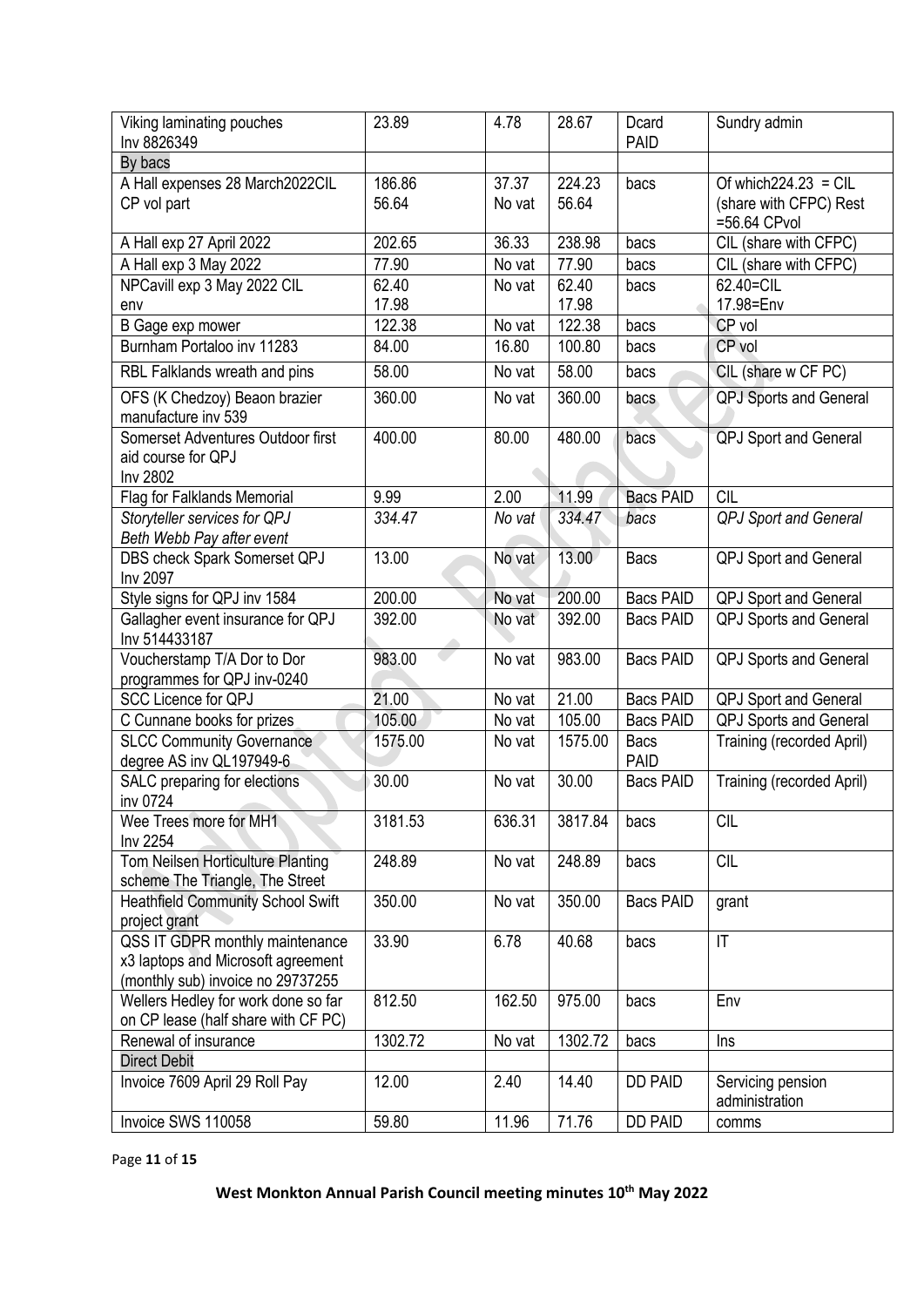| 2/5/2022 maintain gsuite            |                  |        |        |                |              |
|-------------------------------------|------------------|--------|--------|----------------|--------------|
| Invoice SWS 109992 web-lite hosting | 23.00            | 4.60   | 27.60  | <b>DD PAID</b> | Comms        |
| (MM) and standard mailbox           |                  |        |        |                |              |
| Zoom auto renewal                   | 119.90           | 23.98  | 143.88 | <b>DD PAID</b> | Sundry admin |
| Microsoft subscription x 2 laptops  | $59.99 \times 2$ | No vat | 119.98 | <b>DD PAID</b> | Sundry admin |
| Auto renewal                        |                  |        |        |                |              |

*Any other invoices received before the next meeting will be added. Payments by bacs wherever possible.* Resolution: to make payments described above:

Proposed by Cllr Elliston, seconded by Cllr Tully and all agreed by show of hands.

## **Transfer between accounts**

£20000.00 from Business instant Access Lloyds account to Treasurer's account

## WMPC Bank reconciliation

Bank reconciliation and budget check: please check on green financial sheet. Ask any questions by email. Bank reconciliation for 1st May is complete and balanced.

#### *General notes on spreadsheet*

Each column heading is dated first of the month.

Each monthly receipt column is a snapshot of what **has been received** in the month prior to 1st of the month. Each monthly expenditure column itemizes payment that **will be made** (i.e., paying the last month's bills) after 1st of the month. These are the monthly list of payments for approval.

Bank statements for 1<sup>st</sup> of the month provide the figures shown on the financial sheet (bottom left - hand corner).

#### Summary lines, where applicable, for green finance sheet for May 2022

| Environment                                   |         |         |
|-----------------------------------------------|---------|---------|
| Business all about you inv WMPC 16            | 175.00  |         |
| Wellers Hedley joint lease                    | 975.00  |         |
| N P Cavill exp claim dated 3rd May 2022 part  | 17.98   |         |
|                                               |         | 1167.98 |
| <b>CIL</b>                                    |         |         |
| T Neilsen The Triangle                        | 248.89  |         |
| Wee Trees more for MH1 replanting             | 3817.84 |         |
| Part exp claim A Hall dated 29th March 2022   | 224.23  |         |
| Exp claim A Hall dated 27 <sup>th</sup> April | 238.98  |         |
| Exp claim A Hall dated 3rd May 2022           | 77.90   |         |
| Exp claim N P Cavill dated 3rd May            | 62.40   |         |
| Falklands Flag for memorial                   | 11.99   |         |
| BSL wreath and pins for Falkland Memorial     | 58.00   |         |
|                                               |         | 4740.23 |
|                                               |         |         |
| Youth and community                           |         |         |
|                                               |         |         |
| Sports and general includes QPJ               |         |         |
| K Chedzoy (OFS) brazier manufacture           | 360.00  |         |
| Outdoor first aid course                      | 480.00  |         |
| Storyteller services                          | 334.47  |         |
| <b>DBS Spark</b>                              | 13.00   |         |
| Style signs                                   | 200.00  |         |
| Gallagher insurance                           | 392.00  |         |

Page **12** of **15**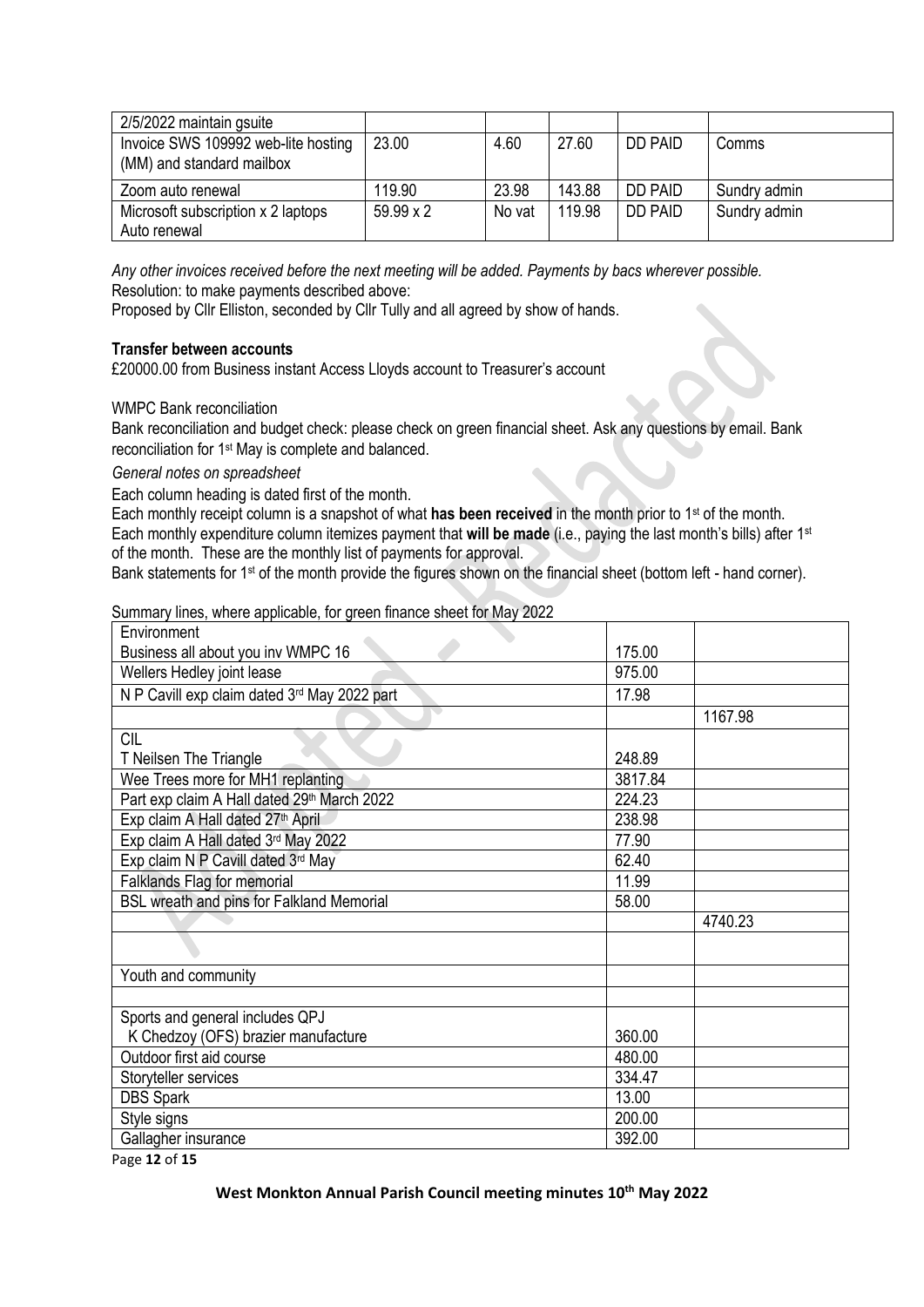| (Voucher stamp (DortoDor) programme                                  | 983.00     | In April column)           |
|----------------------------------------------------------------------|------------|----------------------------|
| (Euroloos                                                            | 486.00     | In April column)           |
| <b>SCC Licence for QPJ</b>                                           | 21.00      |                            |
| Usbourne book prizes                                                 | 105.00     |                            |
| (QPJ Events in CP various invoices not yet produced therefore no vat | $386.43 +$ | 398.42 in April            |
| breakdown                                                            | 11.99      | column)                    |
|                                                                      |            | <b>Total for April fin</b> |
|                                                                      |            | sheet 1867.42              |
|                                                                      |            | Total for May fin          |
|                                                                      |            | sheet 1905.47              |
| CP vol                                                               |            |                            |
| A Hall expenses dated 29th March 2022 part                           | 56.64      |                            |
| <b>B</b> Gage                                                        | 122.38     |                            |
| <b>Burnham Portaloo</b>                                              | 100.80     |                            |
|                                                                      |            | 279.82                     |
|                                                                      |            |                            |
| Lengthsman                                                           |            |                            |
| Invoice                                                              | 180.00     |                            |
| Insurance                                                            | 92.64      |                            |
|                                                                      |            | 272.64                     |
|                                                                      |            |                            |
| Sundry admin                                                         |            |                            |
| (Viking laminating pouches                                           | 28.67      | In April column)           |
| (Zoom auto renewal                                                   | 143.88     | In April column)           |
| Microsoft x 2 auto renewals (59.99)                                  | 119.98     |                            |
|                                                                      |            | 119.88                     |
| Training                                                             |            |                            |
| All Paid in April                                                    |            |                            |
|                                                                      |            |                            |
| Comms                                                                |            |                            |
| Invoice SWS 110058                                                   | 71.76      |                            |
| maintain gsuite                                                      |            |                            |
| Invoice SWS 109992 web-lite hosting (MM) and standard mailbox        | 27.60      |                            |
|                                                                      |            | 99.36                      |

**g) To note the next meeting of the Audit Working Party on Friday 22 July 2022 at 9.00 am by zoom.** 

AUDIT WORKING PARTY Meeting Friday 22nd April 2022 at 9.00am VIRTUAL MEETING

Supporting documents were circulated to all participants prior to the meeting.

Present: Cllrs Haskins, Gage and Hall; Clerk A Shepherd, Assistant Clerk P A Cavill.

Cllr Tully did not attend.

1. Report of the third quarter meeting in January to be approved. The notes were approved. They had been included in the Finance Report following the January meeting

Page **13** of **15**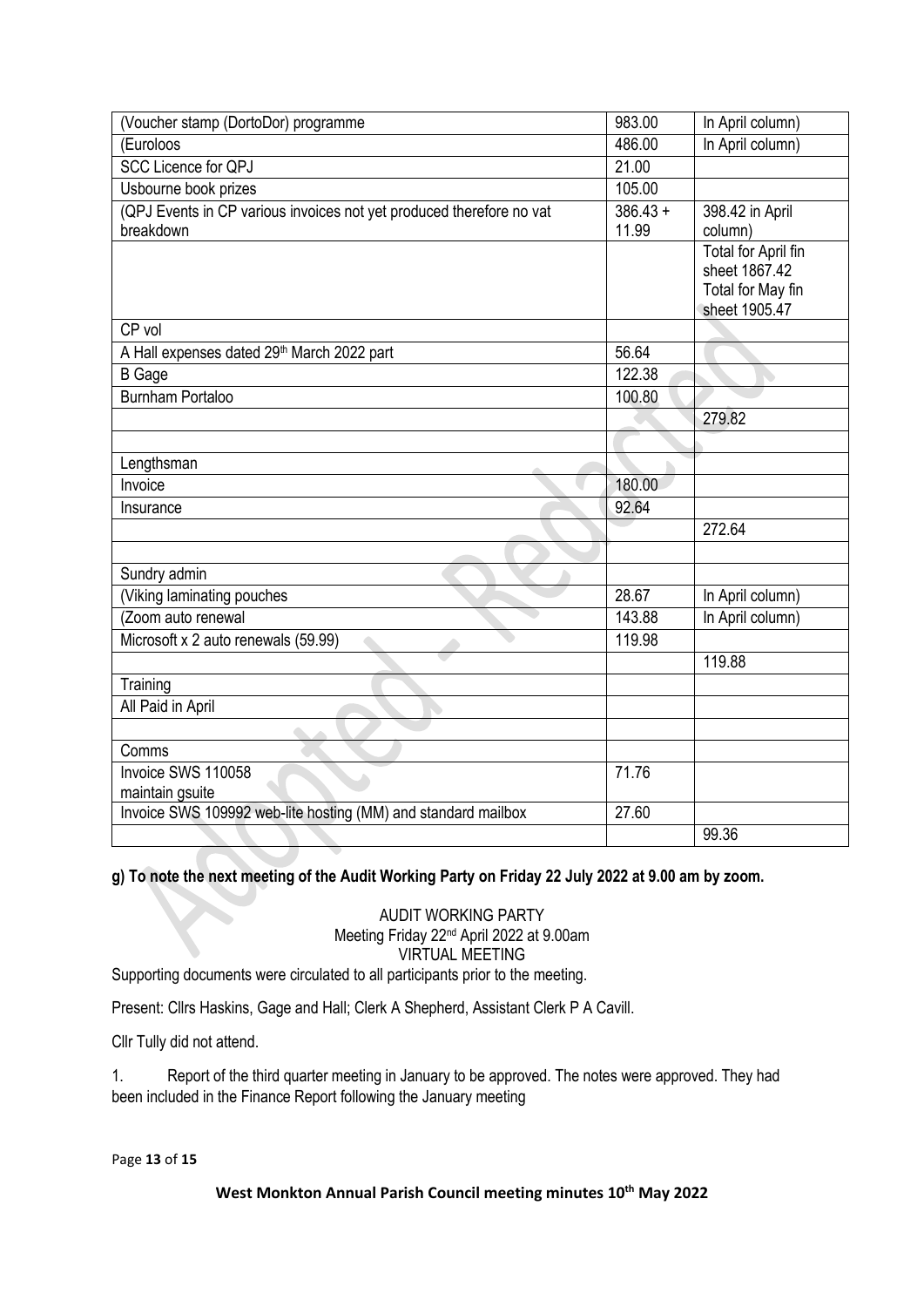2. To confirm fourth quarter bank reconciliation, bank statements. Detailed bank reconciliation and yearend financial spreadsheet balanced and agreed with each other. BACH year end and spreadsheet balanced; budget in place and future strategy confirmed regarding long-term saving for future large expenditure.

3. To check WM green financial spread sheet year end for budget compliance and make any observations. To check BACH green financial spread sheet for BACH finances and to note pertinent features. BACH year end accounts completed and the carried forward confirmed (£35917.86). Carry forward for main accounts is £208,177.77. Some lines had over-run in the budget and explanations were provided. Overall, the accounts are within budget.

4. To confirm fourth quarter VAT reclaim. The VAT reclaimed in the fourth quarter was £14415.89. The increase on previous quarterly claims was due in large part to circa £9k from the MH1 tree purchase for the replanting project.

5. To identify any suggestions arising as a result of new Unitary Council/LCNs. Current ideas include the Public Open Spaces, and a shared transport scheme. By next AWP meeting in July, it is likely that the LCN areas will be defined, so the PC will know who it will be working with.

6. To note CIL spreadsheet and identify further CIL projects and use of funds. The CIL accounts are finished, including shared costs at CP with CF PC. In total the sum spent during 21/22 was £84006.45, which is confirmed by the year end spread sheet. The sum spent means that no CIL refund will be necessary until 2024. Noted that BMX track aspiration for Sports pitches will be added to list CIL projects. Cost estimated to be £50k upwards; would look at grant support from a number of sources in addition to CIL support.

7. Grants

To note the current window for grant applications is 1 April to 15 May 2022. -Carry me Kate. Although all documents in order, the fact that the hired premises are not in the Parish was an issue. It was agreed to advise Kate of this, and rather than grant money, to offer a twelve month hire of BACH, free of charge, on agreement with Amy for availability. -Swift boxes (decision made pending bank account details). Chase up school for bank account.

-Bike rack at St Augustines – informal request from Di Besley PCC. Agreed to go ahead, PCC to confirm Diocese agrees; B Turner to see if installation and purchase would be covered by HPC grant. Simple 'toast rack' design is needed, cover not needed because bikes not likely to be left long term (unlike cycling to work for example).

8. To consider any other financial matters brought to the attention of the RFO before the meeting. Need to try to get agreement with SCC on installation of wider pavement over Canal Bridge going to New Mill pub. Clerk to arrange a meeting on site to see what can be achieved whilst road is closed at Creech Castle.

9. Date of next meeting Friday 22 July 2022 at 9.00 by zoom. A Hall gave apologies.

Meeting finished at 10.00am

**146/22 Other matters for report only – items for discussion - no decision a) Items for next meeting agenda – by Monday 16 th May 2022 or Monday 6 th June 2022** Noted

# **Confidential Session**

Page **14** of **15**